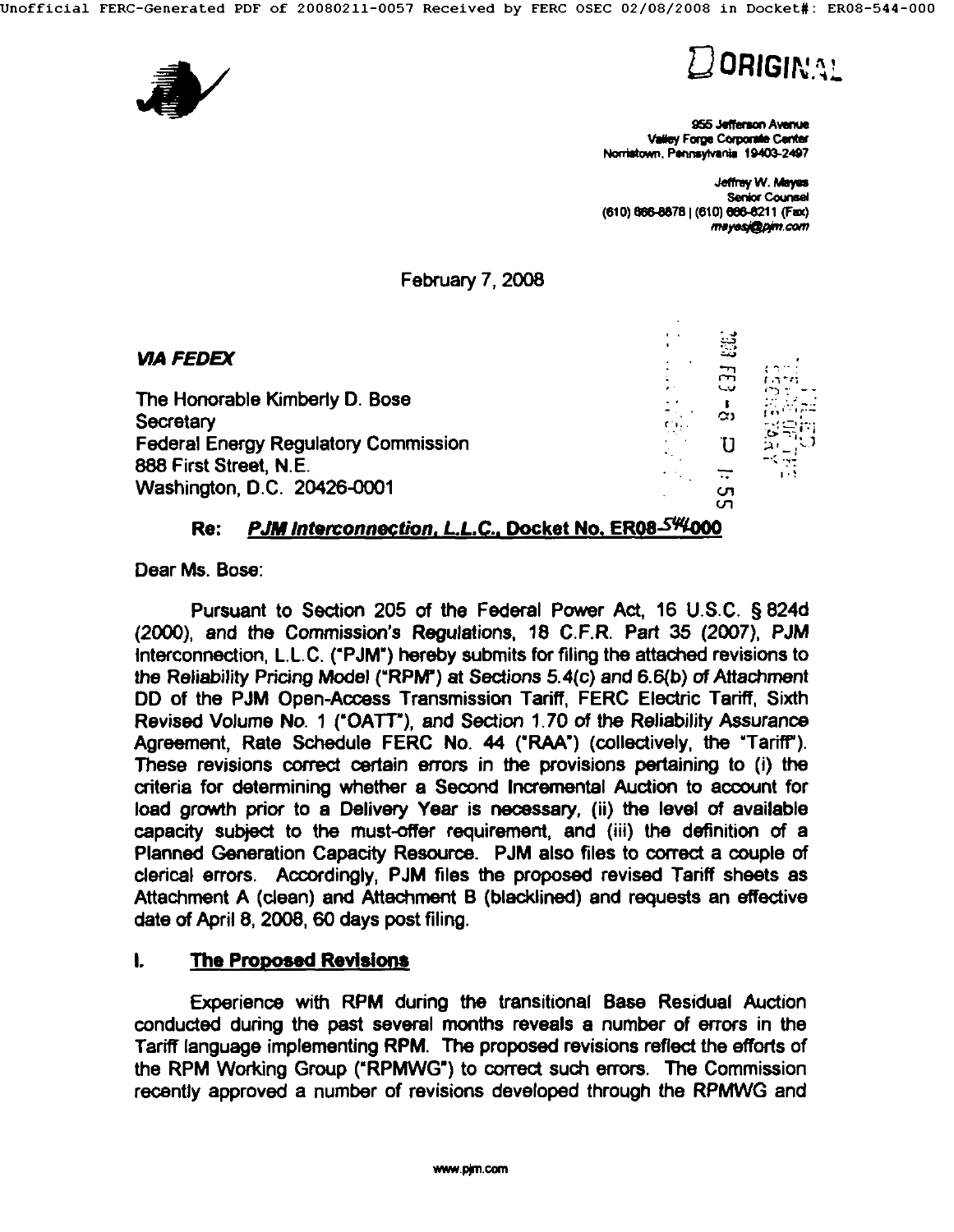The Hon, Kimbarly Bose<br>PJM Interconnection, L.L.C., Docket No. ER06- -000 February 7, 2007 Page 2

filed on November 19,  $2007<sup>1</sup>$  The revisions proposed here reflect the RPMWG's continuing effort to identify and correct such errors. As was the case with PJM's November 19<sup>th</sup> filing, these revisions are mostly substantive but noncontroversial corrections, generally recognized as needed to enhance the efficient administration of RPM. PJM explains the nature and purpose of each of the proposed revisions in tum below.

### A. Criteria for Debm~ning Need for Second Incremental **Auction**

Section 5.4(c) of Attachment DD sets forth the criteria for determining whether PJM must conduct a Second Incremental Auction to account for significant load growth between the time of the Base Residual Auction and the relevant Deliver Year. This provision currently provides for the conduct of a Second Incremental Auction "only if the Final RTO Unforced Capacity Obligation less the Forecast ILR Obligation, as calculated ... immediately prior to the conduct of the Second Incremental Auction, is 100 megawatts or greater than the quantity of megawatts cleared in the Base Residual Auction for such Delivery Year." Because, by definition, the "Final RTO Capacity Obligation" cannot be known prior to the conduct of the Second Incremental Auction, this test is impossible to meet. The intention was to analyze the "PJM Regional Reliability Requirement' rather than the 'Final RTO Capacity Obligation," and PJM proposes to revise Section 5.4(c) consistent with such intent.

### **B.** Relief from Must Offer Requirement **for Sudden** De-Ratlngs

Section 6.6 of Attachment DD sets forth the rules regarding the obligation of a Capacity Market Seller in the PJM region to offer its available capacity into PJM capacity auctions with certain specified exceptions. The amount of installed capacity not otherwise subject to an exception is determined on the basis of EFOR<sub>0</sub>, a measure of the unit's availability based on its average historical performance over most recent three-year period. This measure, because it is an historical average, may overstate the amount of the capacity that is really available if a relatively recent event results in a significant degradation of available capacity. If this were to occur, a Sell Offer would have to include an amount of capacity under the current rules that is subject to penalties if not ultimately *delivered,* even though the offering party knows that this capacity will not be available. The situation will not correct itself until sufficient time has passed for the degradation to be reflected in the EFORo.

<sup>&#</sup>x27; See Letter Onler in Docket No. ER08-232-000 issued January 14, 2008.

<sup>&</sup>lt;sup>2</sup> See RAA Schedule 8 § C ("The Final Zonal Unforced Capacity Obligation shall be equal to the sum of (i) the Base Zonal Unforced Capacity Obligation, and (ii) the unforced capacity obligation satisfied in the Second Incremental Auction times (the increase in the Final Zonal Peak Load Forecast from the Preliminary Zonal Peak Load Forecast from the RTO Preliminary Peak Load Forecast) (emphasis added).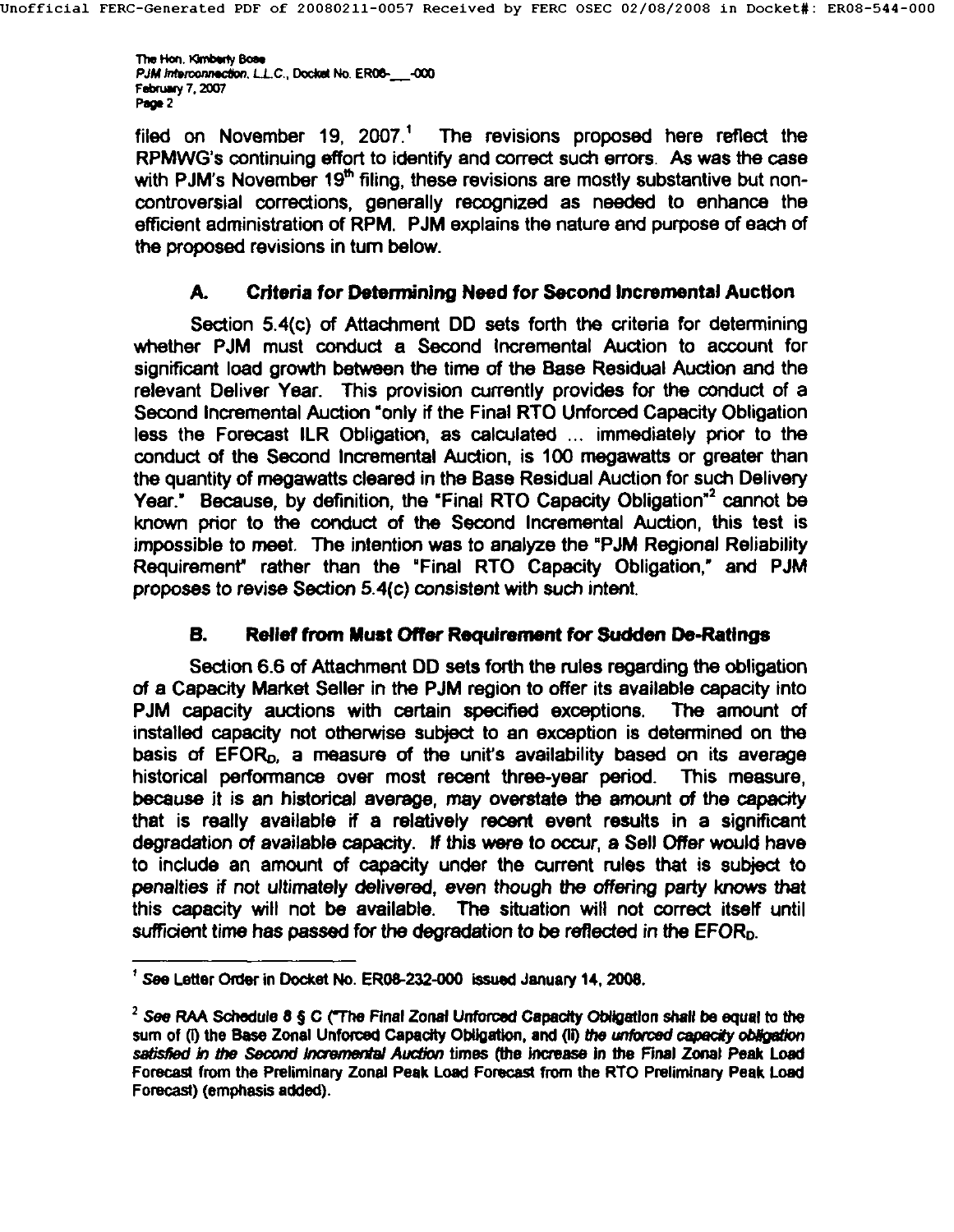The Hon. Kimberly Bose *PJM Interconnection, L.L.C., Doctet No. ER08-* -000 February 7, 2007 Page 3

PJM therefore proposes revisions to Section 6.6(b) that sets forth a process whereby Capacity Market Sellers that find themselves in the situation above can document the amount of capacity (MW) lost to a sudden degradation and obtain approval from PJM and the PJM Market Monitoring Unit for a reduced level of capacity subject to the must-offer requirement. PJM submits that this reform is fair to Capacity Market Sellers without compromising the ability of the must-offer rule to protect the integrity of PJM's capacity markets.

#### **C. Definition of a Planned Generation Capacity Resource**

Section 1.70 of the RAA defines a "Planned Generation Capacity Resource" as a generating project included in PJM's queue of resources (i) that is scheduled to receive interconnection service no later the first day of the applicable Delivery Year and currently and (ii) has executed a Facilities Study Agreement. PJM has determined that, in light of the three-year period between the Based Residual Auction and the Delivery Year, establishing an executed Facilities Study Agreement as the prerequisite milestone is too strict. PJM believes that an executed System Impact Study is sufficient to demonstrate that a Capacity Market Seller is earnest and will facilitate the inclusion of new resources in the earliest Delivery Year during which it is expected to become available. PJM also believes that the financial risks born by the Capacity Market Seller if the resource is cleared but fails to enter service at the beginning of the Delivery Years provide additional comfort that a project will become available on a timely basis. During the transition period, the applicable milestone has been an executed System Impact Study Agreement, and PJM proposes to adopt that standard permanently going forward.

This change also is necessary to provide a smooth transition from the accelerated schedule during the Transition Period to the steady-state schedule. At least one Capacity Market Seller has a project that cleared the January 2007 Base Residual Auction for Delivery Year 2010/11 on the basis of an executed System Impact Study Agreement but, through no fault of its own, will not have an executed Facilities Study Agreement in time for the May 2008 Base Residual Auction for Delivery Year 2011112. There is no reason to deny status as a Planned Generation Capacity Resource for a Delivery Year coming after a Delivery Year for which such status has been recognized. Moreover, such a rule would discourage precisely the new investment that RPM seeks to promote. Having the proposed revision in place prior to the May 2008 Base Residual Auction will avoid this unfair result.

#### D. Clerical Errors

PJM includes two revisions solely to correct non-substantive clerical errors. The need for these corrections is serf-explanatory, and they have not been reviewed by PJM's stakeholders. These include inserting the correct page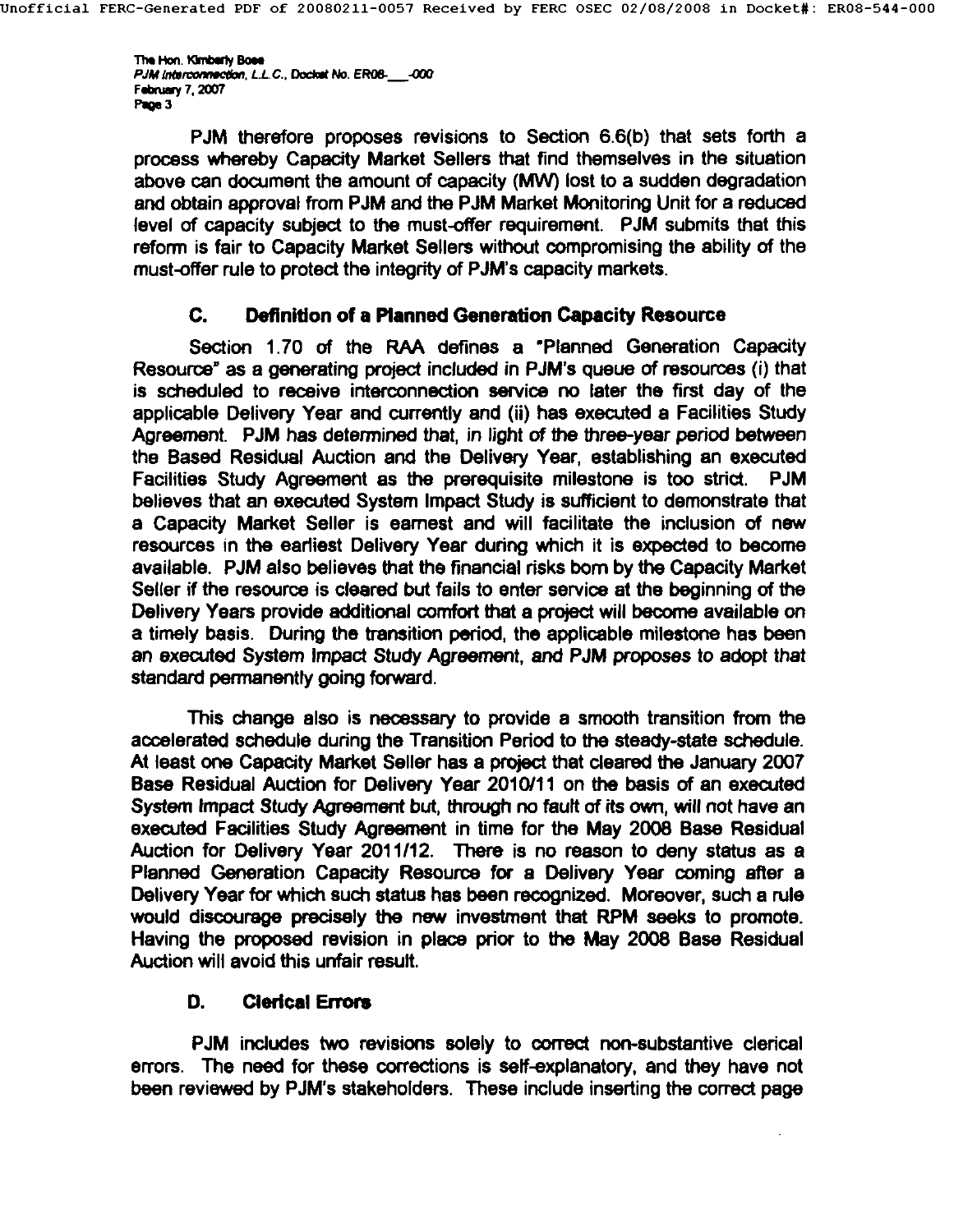The Hon. Kimberly Bose *PJM Interconnection, L.L.C., Doctort No. ER08-* -000 February 7, 2007<br>Page 4

reference to Attachment DD in the index to the OATT and correcting the numbering of the subsections in Section 16.4(d).

#### **II.** Stakeholder Support

**On January 24, 2008, the PJM Members Committee met and endorsed**  the proposed non-clerical revisions with only one party opposed.

#### IlL Correspondence

The following individuals are designated for inclusion on the official service list in this proceeding and for receipt of any communications regarding this filing:

Jeffrey W. Mayes **Frederick S. Bresler III** Senior Counsel **Executive Director** PJM Interconnection, L.L.C PJM Interconnection, L.L.C. 955 Jefferson Avenue 955 Jefferson Avenue (610) 666-8878 (610) 666-8942 mayes**i@pim.com bresler(@pim.com** 

Norristown, Pennsylvania 19403-2497 Norristown, Pennsylvania 19403-2497

Craig Glazer Vice President-Federal Government Policy PJM Interconnection, L.L.C. 1200 G Street, N.W, Suite 600 Washington, D.C. 20005 (202) 393-7756 *g/azec@pjm.com* 

#### IV. Description of Submittal

This submittal includes an original and six copies of the following:

- This letter of transmittal;
- The proposed revisions on dean tariff sheets (Attachment A); and
- The proposed revisions red-lined against the currently effective tariff sheets (Attachment B).

#### V. Service

utility regulatory commissions in the PJM Region by posting this filing PJM has served a copy of this filing on all PJM Members and on all state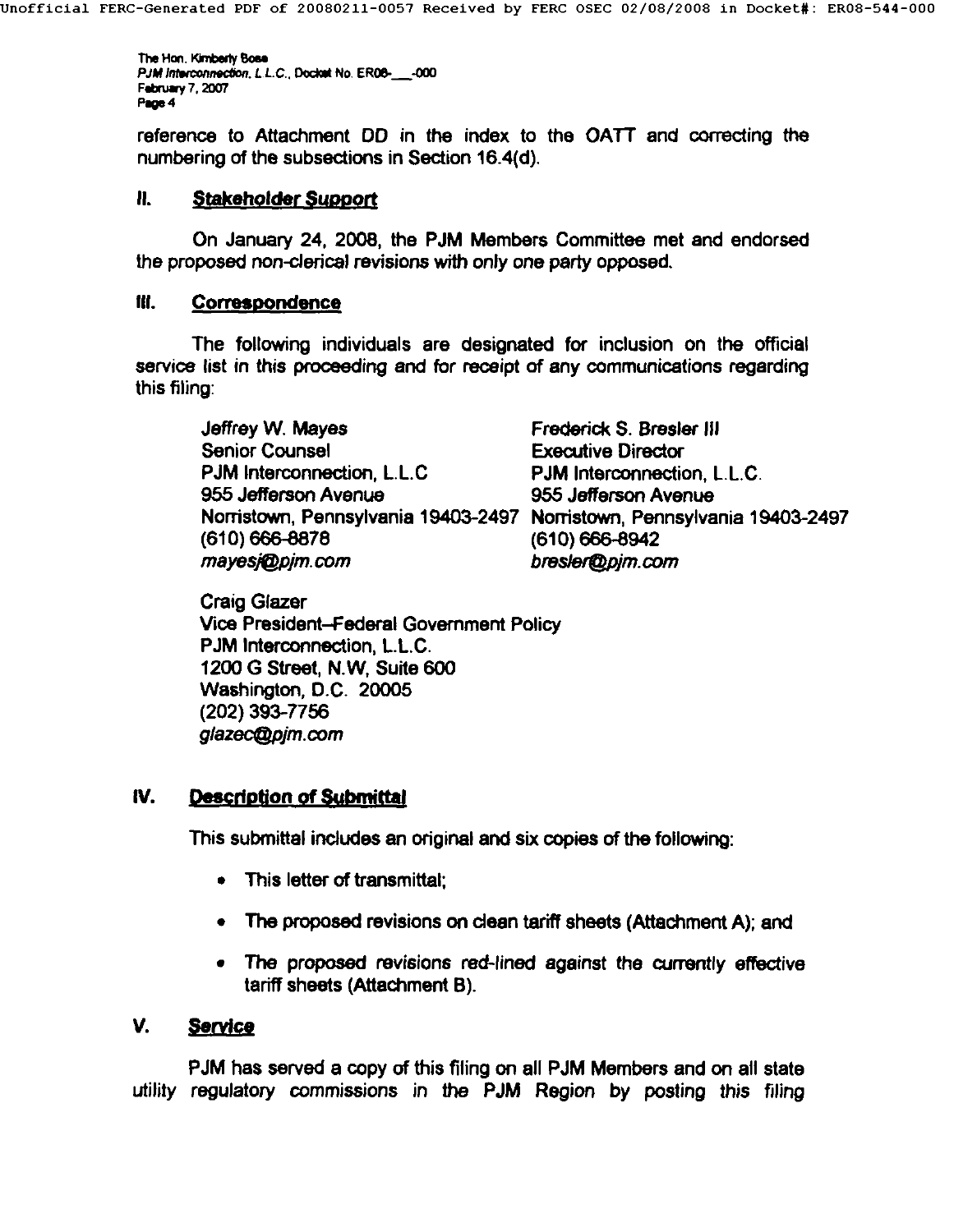The Hon. Kimberly Bone *PJM Interconnection, L.L.C., Docket No. ER08-* -000 Februwy 7. 2007 Page 5

electronically, and requests waiver of the requirement to post by mailing paper copies. Waiver of paper service is consistent with Commission's decision to establish electronic service as the default method of service on service lists maintained by the Commission Secretary for Commission proceedings.<sup>3</sup> While Order No. 653 did not amend the posting requirements, application of its rules to initial tariff filings would be consistent with the Commission's "efforts to reduce the use of paper in compliance with the Government Paperwork Elimination Act."<sup>4</sup> Applying amended Rule 385.2010(f) to this filing. PJM will post this filing today to the FERC filings section of its internet site, *httpJ/www.pjm.corrddocuments/[em.html,* and send an e-mail to all PJM members and all state utility regulatory commissions in the PJM Regions notifying them that the filing is available by following such link.<sup>5</sup>

Respectfully submitted,

offrag W. Mayer

Craig Glazer Vice President-Federal Government Policy PJM Interconnection, L.L.C. 1200 G Street, N.W, Suite 600 Washington, D.C. 20005 (202) 393-7756 glazec@pim.com

Jeffrey W. Mayes Senior Counsel PJM Interconnection, L.L.C. 955 Jefferson Avenue Norristown, Pennsylvania 19403 (610) 666-8878 *mayesj@pjm.com* 

See Electronic Notification of Commission Issuances, Order No. 653, 110 FERC  $$61,110$ **(20o5).** 

 $^{4}$  *ld.* at P 2, citing 44 U.S.C. § 3504.

 $<sup>5</sup>$  PJM already maintains, updates, and regularly uses e-mail lists for all Members and affected</sup> commissions.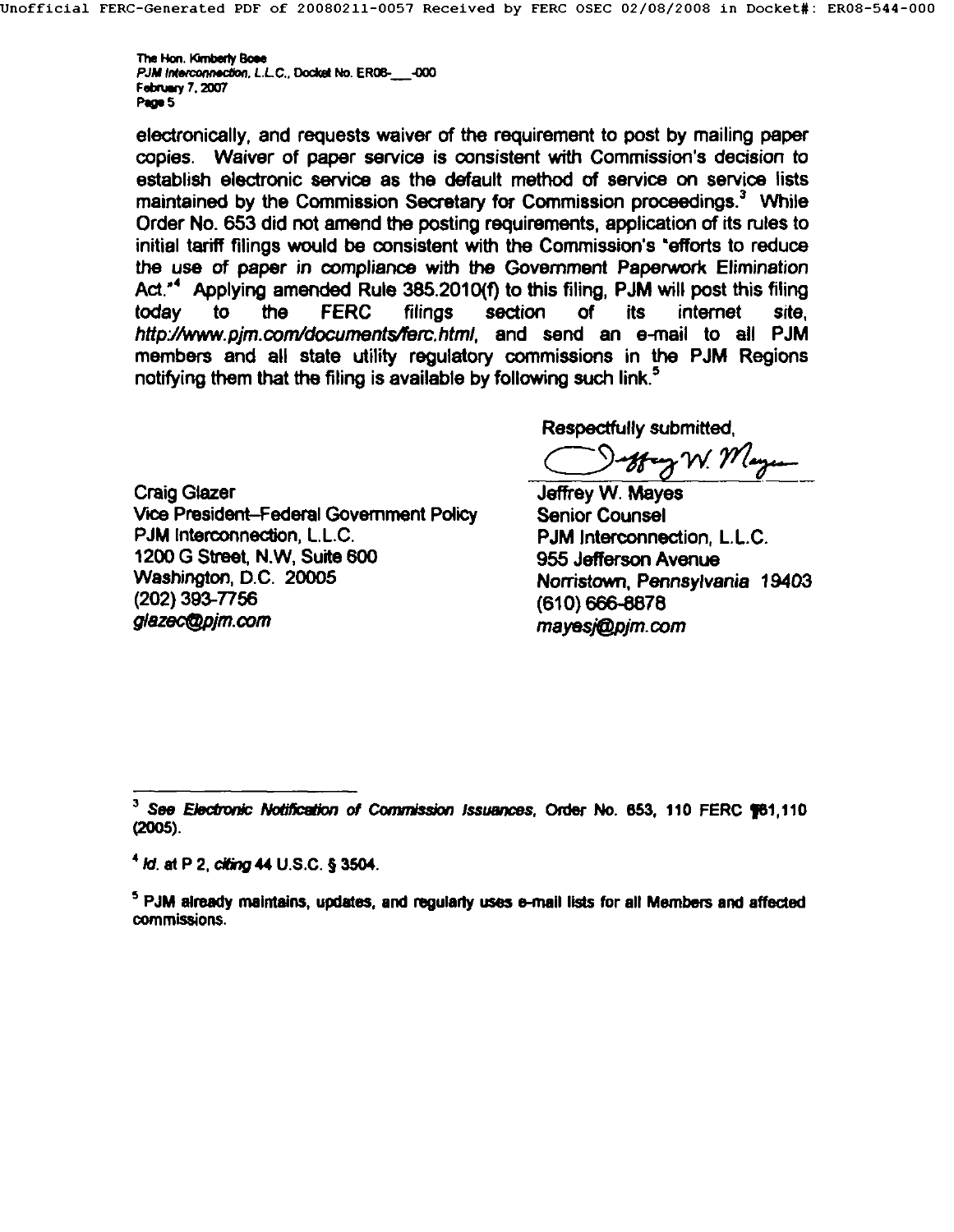## **PJM RAA REVISIONS**

Clean Version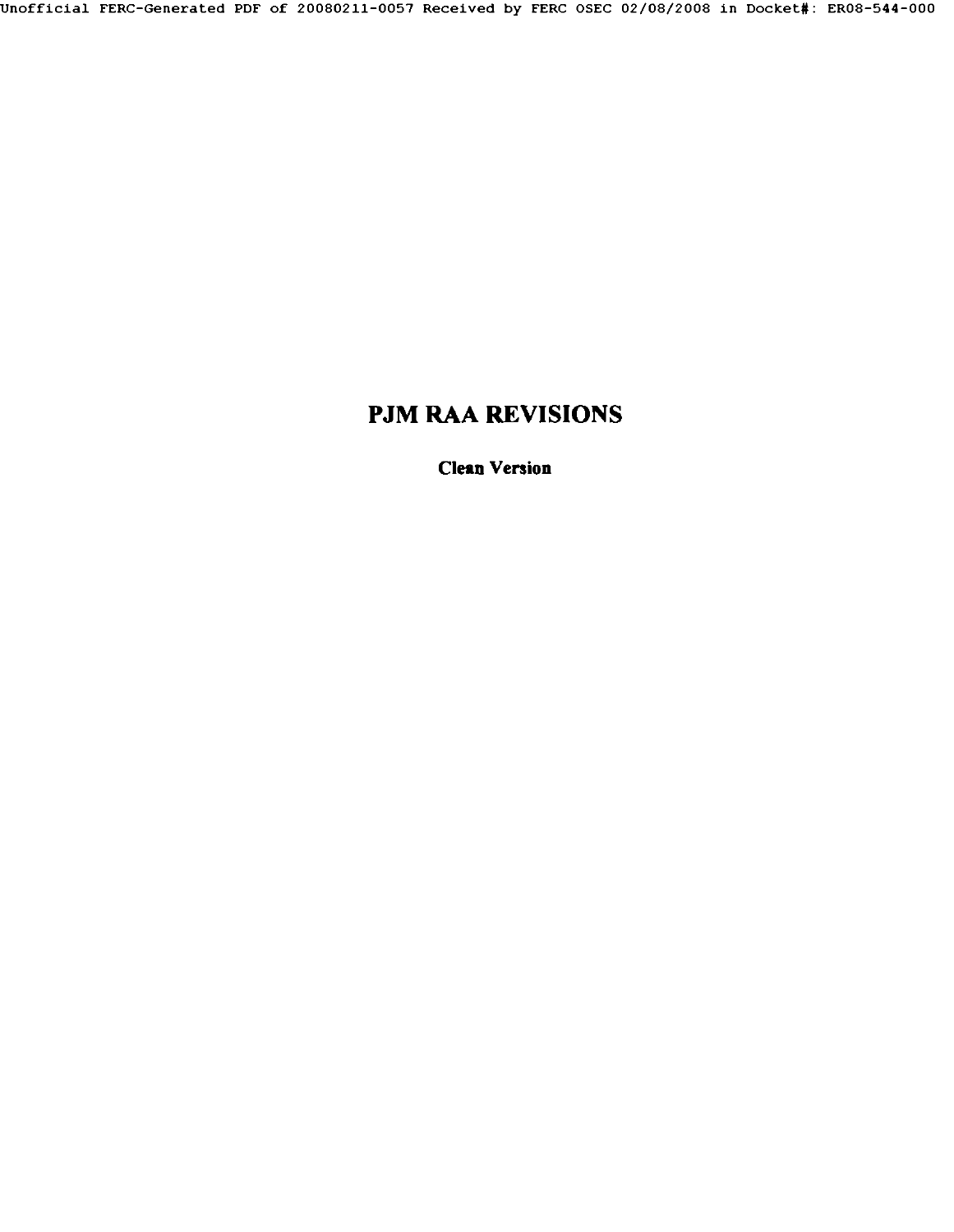PJM lnterconnection, L.L.C. Rate Schedule FERC No. 44

First Revised Sheet No. 9 Superseding Original Sheet No. 9

1.69 Planned **Demand Resource** shall mean a Demand Resource that does not currently have the capability to provide a reduction in demand or to otherwise control load, but that is scheduled to be capable of providing such reduction or control on or before the start of the Delivery Year for which such resource is to be committed, as determined in accordance with the requirements of Schedule 6.

**1.70 Planned Generation Capaeity Resource** shall mean a Generation Capacity Resource participating in the generation interconneetion process under part IV, subpart A of the PJM Tariff, for which Interconnection Service is scheduled to commence on or before the first day of the Delivery Year for which such resource is to be committed, for which a System Impact Study Agreement has been executed prior to the Base Residual Auction for such Delivery Year, and for which an Interconnection Service Agreement has been executed prior to any Incremental Auction for such Delivery Year. A Generation Capacity Resource shall cease to he considered a Planned Generation Capacity Resource as of the date that Interconnection Service commences, in accordance with Part IV of the PJM Tariff, as to such resource.

1.71 Planning Period shall mean the 12 months beginning June 1 and extending through May 31 of the following year, or such other period approved by the Members Committee.

1.72 *Public* Power Entity shall mean any agency, authority, or instrumentality of a state or of a political subdivision of a state, or any corporation wholly owned by any one or more of the foregoing, that is engaged in the generation, transmission, and/or distribution of electric energy.

1.73 Qualifying Transmission Upgrades shall have the meaning specified in Attachment DD to the PJM Tariff.

**1.74 Markets and Reliability Committee** shall mean the committee established pursuant to the Operating Agreement as a Standing Committee of the Members Committee.

1.75 Reliability Principles **and Standards** shall mean the principles and standards established by NERC or an Applicable Regional Reliability Council to define, among other things, an acceptable probability of loss of load due to inadequate generation or transmission capability, as amended from time to time.

1.76 Required Approvals shall mean all of the approvals required for this Agreement to be modified or to be terminated, in whole or in part, including the acceptance for filing by FERC and every other regulatory authority with jurisdiction over all or any part of this Agreement.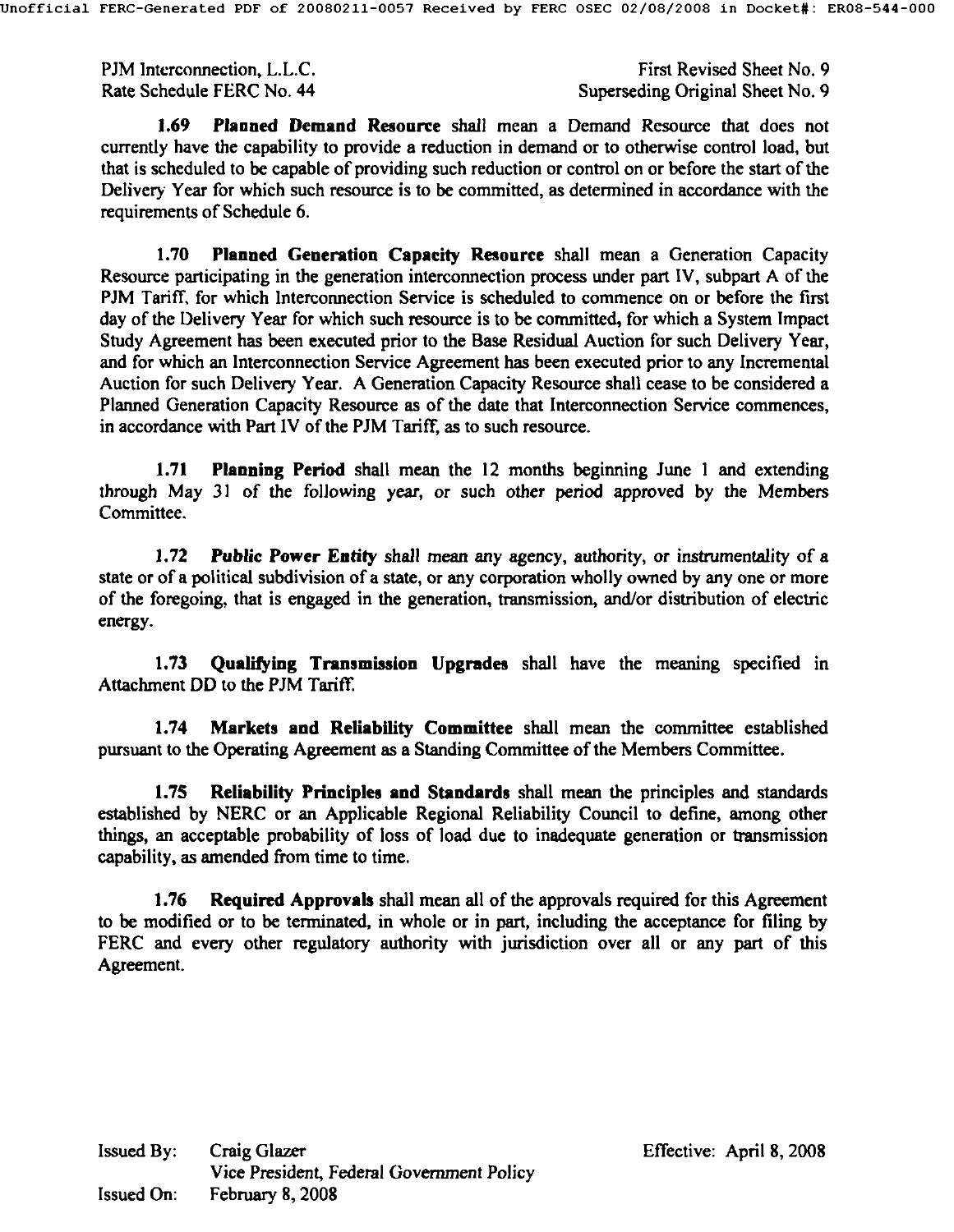# **PJM TARIFF REVISIONS**

Clean Version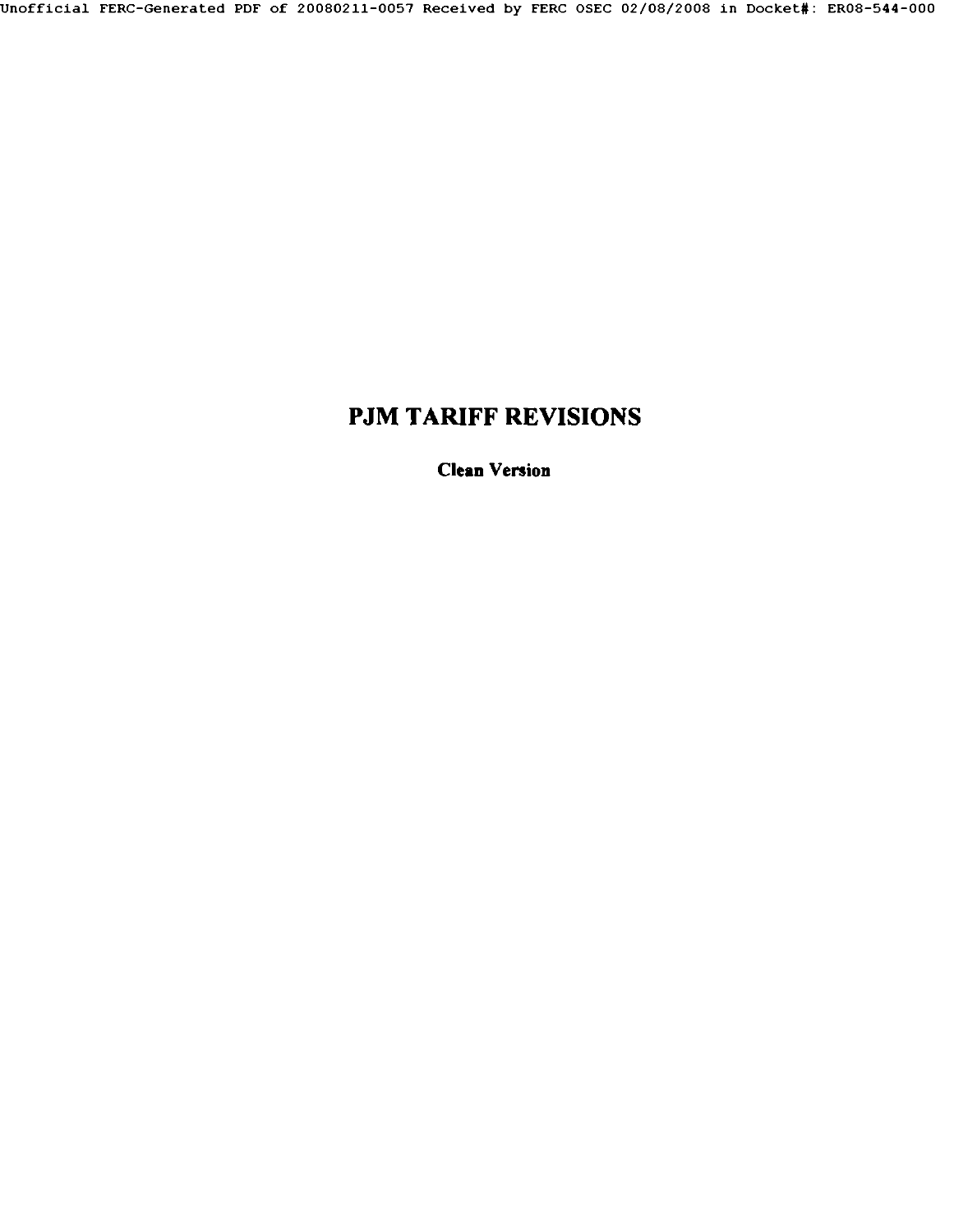| PJM Interconnection, L.L.C. |
|-----------------------------|
| FERC Electric Tariff        |
| Sixth Revised Volume No. 1  |

Second Revised Sheet No. 32A Superseding First Revised Sheet No. 32A

## **ATTACHMENT BB**

|                                                             | Form of Certified Inverter-Based Generating Facility No Larger Than 10 kW |                          |  |  |
|-------------------------------------------------------------|---------------------------------------------------------------------------|--------------------------|--|--|
|                                                             |                                                                           |                          |  |  |
|                                                             | <b>ATTACHMENT CC</b>                                                      |                          |  |  |
|                                                             | Form of Certificate of Completion                                         |                          |  |  |
| (Small Generating Inverter Facility No Larger Than 10 kW560 |                                                                           |                          |  |  |
|                                                             |                                                                           |                          |  |  |
|                                                             | <b>ATTACHMENT DD</b>                                                      |                          |  |  |
|                                                             |                                                                           |                          |  |  |
|                                                             |                                                                           |                          |  |  |
|                                                             | <b>ATTACHMENT EE</b>                                                      |                          |  |  |
|                                                             |                                                                           |                          |  |  |
|                                                             | <b>ATTACHMENT FF</b>                                                      |                          |  |  |
|                                                             |                                                                           |                          |  |  |
|                                                             |                                                                           |                          |  |  |
|                                                             | <b>ATTACHMENT GG</b>                                                      |                          |  |  |
|                                                             |                                                                           |                          |  |  |
|                                                             |                                                                           |                          |  |  |
| 1.0                                                         |                                                                           |                          |  |  |
| 1.1                                                         |                                                                           |                          |  |  |
|                                                             | Article 2 – Responsibility for Direct Assignment Facilities               |                          |  |  |
|                                                             |                                                                           |                          |  |  |
| 2.0                                                         |                                                                           |                          |  |  |
| 2.1                                                         |                                                                           |                          |  |  |
| 2.2                                                         |                                                                           |                          |  |  |
| 2.3                                                         |                                                                           |                          |  |  |
| 2.4                                                         |                                                                           |                          |  |  |
|                                                             |                                                                           |                          |  |  |
| 3.0                                                         |                                                                           |                          |  |  |
|                                                             |                                                                           |                          |  |  |
| 4.0                                                         |                                                                           |                          |  |  |
|                                                             |                                                                           |                          |  |  |
| 5.0                                                         |                                                                           |                          |  |  |
| 5.1                                                         |                                                                           |                          |  |  |
| 5.2                                                         |                                                                           |                          |  |  |
| 5.3                                                         |                                                                           |                          |  |  |
|                                                             |                                                                           |                          |  |  |
| 6.0                                                         |                                                                           |                          |  |  |
| 6.1                                                         |                                                                           |                          |  |  |
| 6.2                                                         |                                                                           |                          |  |  |
| 6.3                                                         |                                                                           |                          |  |  |
| 6.4                                                         |                                                                           |                          |  |  |
| Issued By:                                                  | Craig Glazer                                                              | Effective: April 8, 2008 |  |  |
|                                                             | Vice President, Federal Government Policy                                 |                          |  |  |
| <b>Issued On:</b>                                           | February 8, 2008                                                          |                          |  |  |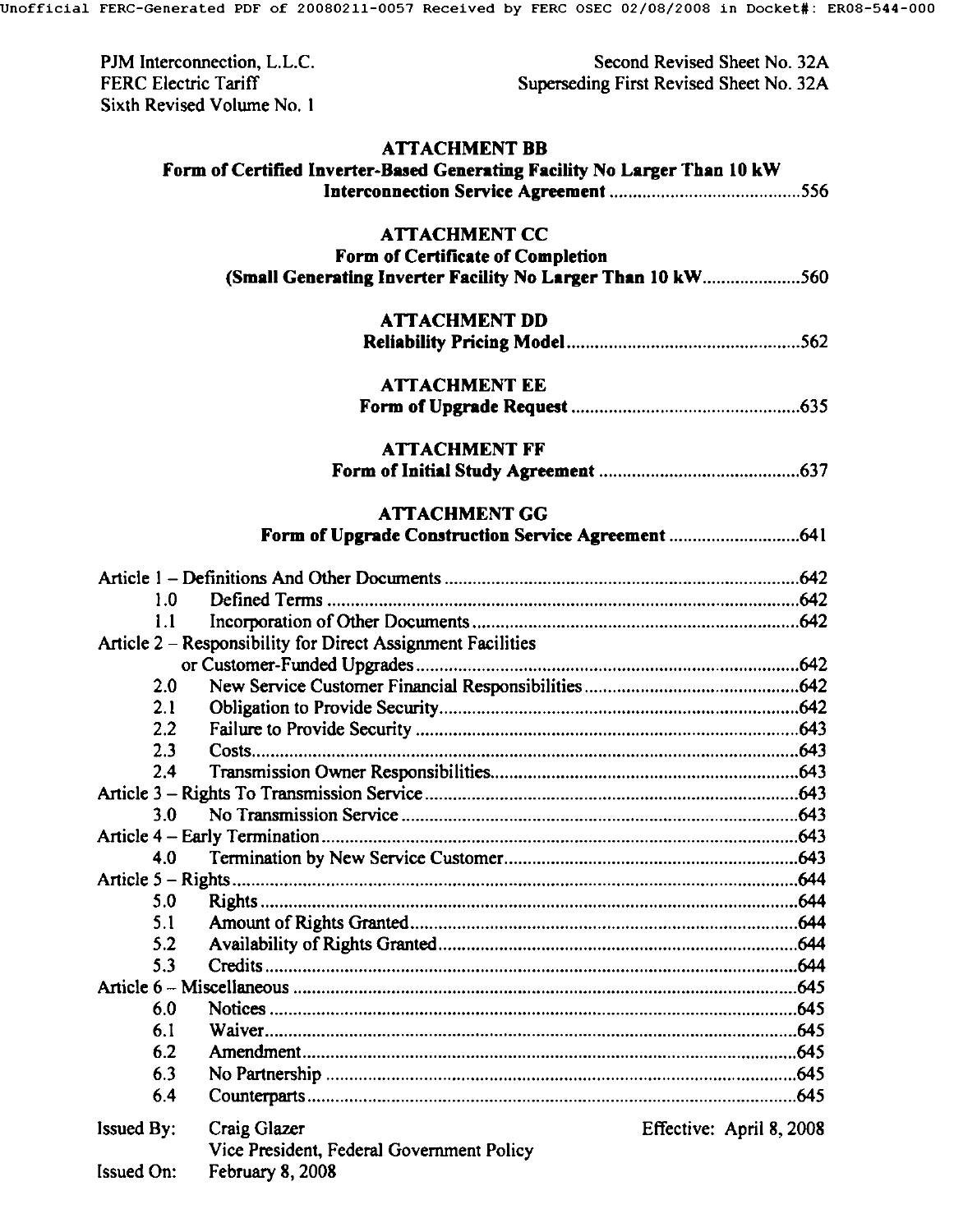PJM Interconnection, L.L.C. FERC Electric Tariff Sixth Revised Volume No. 1

First Revised Sheet No. 577 Superseding Original Sheet No. 577

#### **a)** Base Residual Auction.

PJM shall conduct for each Delivery Year a Base Residual Auction to secure commitments of Capacity Resources as needed to satisfy the portion of the Final RTO Unforced Capacity Obligation not satisfied through Self-Supply of Capacity Resources for such Delivery Year. All Self-Supply Capacity Resources must be offered in the Base Residual Auction. As set forth in section 6.6, all other Capacity Resources, and certain other existing generation resources, must be offered in the Base Residual Auction. Except during the Transition Period, the Base Residual Auction shall be conducted in the month of May that is three years prior to the start of such Delivery Year. The cost of payments to Capacity Market Sellers for Capacity Resources that clear such auction shall be collected from Load Serving Entities through the Locational Reliability Charge during such Delivery Year.

**b)** First Incremental Auction.

PJM shall conduct for each Delivery Year a First Incremental Auction to allow Capacity Market Sellers that committed Capacity Resources in the Base Residual Auction for such Delivery Year to submit Buy Bids for replacement Capacity Resources. The need to purchase replacement Capacity Resources may arise from resource retirement, resource cancellation or construction delay, resource derating, EFORd increase, a decrease in the Nominated Demand Resource Value of a Planned Demand Resource, delay or cancellation of a Qualifying Transmission Upgrade, or similar occurrences. The cost of payments to Capacity Market Sellers for Capacity Resources that clear such auction shall be collected from Capacity Market Buyers that purchase replacement Capacity Resources in such auction. Except during the Transition Period, the First Incremental Auction shall be conducted in the month of June that is twenty-three months prior to the start of the Delivery Year.

c) Second Incremental Auction.

PJM shall conduct for any Delivery Year a Second Incremental Auction if necessary to secure additional commitments of Capacity Resources to satisfy an increase in the Unforced Capacity Obligation of the PJM Region due to a load forecast increase. Such auction shall be conducted only if the Final RTO Unforced Capacity Obligation PJM Regional Reliability Requirement less the Forecast ILR Obligation, as calculated in accordance with the PJM Manuals immediately prior to the conduct of the Second Incremental Auction, is 100 megawatts or greater than the quantity of megawatts cleared in the Base Residual Auction for such Delivery Year. If held, the Second Incremental Auction shall be conducted in the month of April that is thirteen months prior to the start of such Delivery Year. The cost of payments to Market Sellers for Capacity Resources cleared in such auction shall be collected from Load Serving Entities through an adjustment to the Locational Reliability Charge for such Delivery Year.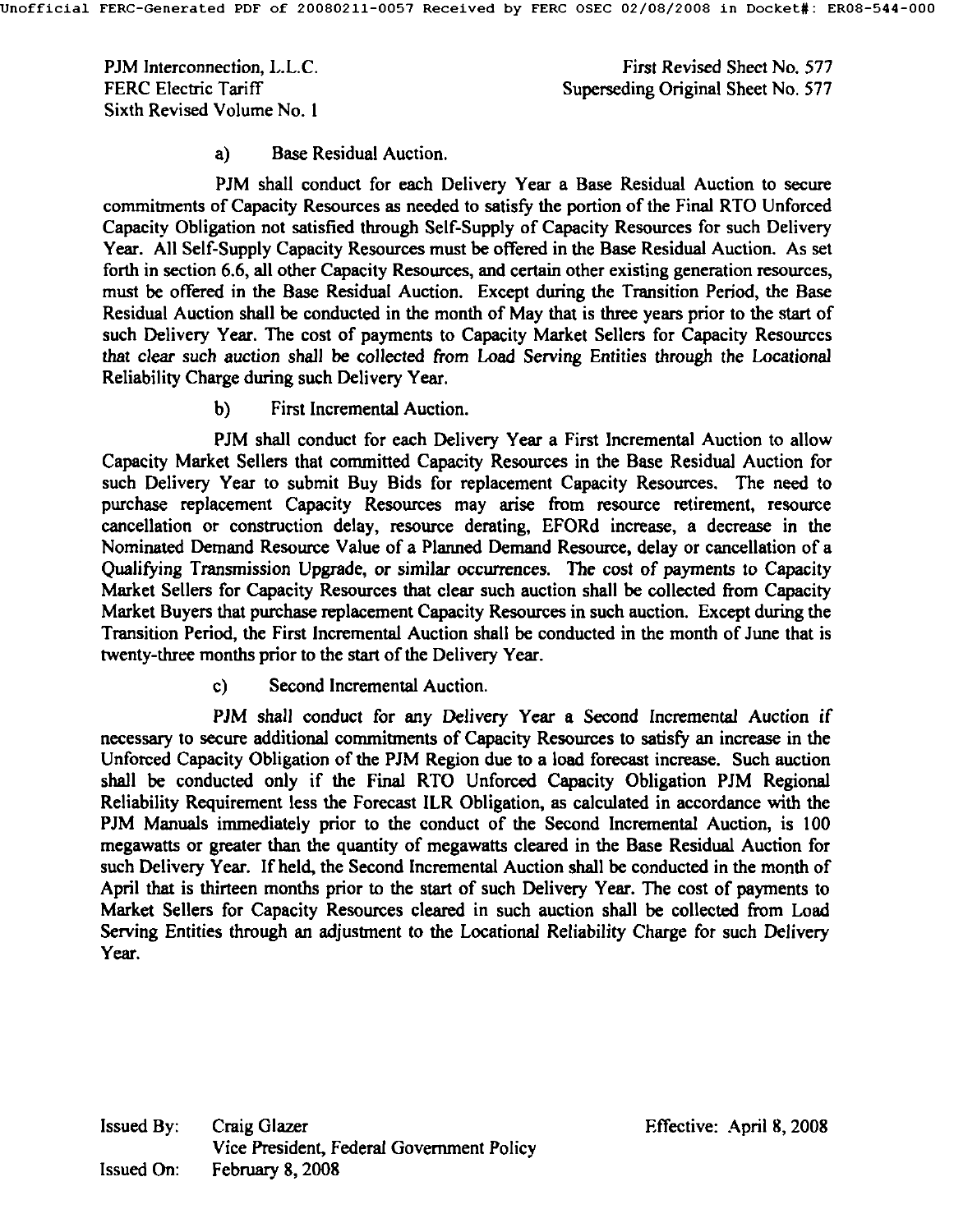PJM Interconnection, L.L.C. FERC Electric Tariff Sixth Revised Volume No. 1 Second Revised Sheet No. 608 Superseding First Revised Sheet No. 608

(C) Where the two conditions stated in Paragraph (B) are not met, or the Sell Offer is pivotal, the Sell Offer [shall be] reject[ed] [if it exceeds 140 percent of: 1) the average of location-adjusted Sell Offers for Planned Generation Capacity Resources from the same asset class as such Sell Offer, submitted (and not rejected) (Asset-Class New Plant Offers) for such Delivery Year; or 2) if there are no Asset-Class New Plant Offers for such Delivery Year, the average of Asset-Class New Plant Offers for all prior Delivery Years; or 3) if there are no Asset-Class New Plant Offers for any prior Delivery Year, the Net CONE applicable for such Delivery Year in the LDA for which such offer was submitted. For purposes of this paragraph, asset classes shall be as stated in section 6.7(c) as effective for such Delivery Year, and Asset-Class New Plant Offers shall be location-adjusted by the ratio between the Net CONE effective for such Delivery Year for the LDA in which the Sell Offer subject to this paragraph was submitted and the average, weighted by installed capacity, of the Net CONEs for all LDAs in which the units underlying such Asset Class New Plant Offers are located.] Following the conduct of the applicable auction and before the final determination of clearing prices, in accordance with Section 6.2(b) above, [each] Capacity Market Seller whose Sell Offer is [so rejected shall be notified] and allow[ed] an opportunity to submit a revised Sell Offer [that does not exceed such threshold.] The Office of the Interconnection then shall clear the auction with such revised Sell Offer in place.

(b) Mitigation for Demand Resources

The Market Seller Offer Cap shall not be applied to Sell Offers of Planned Demand Resources. When the Market Structure Test is failed, any Sell Offers of existing Demand Resources shall not be considered in determining the Capacity Resource Clearing Price in any auction for the market for which such test was failed.

#### **6.6 Offer Requirement for Capacity Resources**

(a) To avoid application of subsection (d), all Unforced Capacity of all existing Generation Capacity Resources located in the PJM Region shall be offered (which may include submission as Self-Supply) in the Base Residual Auction for each Delivery Year, where Unforced Capacity is determined using an EFORd less than or equal to the EFORd for the 12 months ending on the September 30 that last precedes the submission of such offers.

(b) Notwithstanding the foregoing: 1) to address the risk of a change in EFORd between the auction and the Delivery Year, a Capacity Market Seller may include an EFORd Offer Segment in its Sell Offer(s) pursuant to section 6.7; and 2) if a Capacity Market Seller can demonstrate to the satisfaction of the Office of the Interconnection and the PJM Market Monitor that the EFORd established pursuant to subsection (a) of this section does not accurately reflect the amount of its Unforced Capacity anticipated to be reliable in the relevant Delivery Year, the Market Seller shall be allowed to adjust the EFORd for its existing Generation Capacity Resources, provided that any such change shall be subject to approval by the Office of the Interconnection and the PJM Market Monitor.

Issued By: Issued On: Craig Glazer Vice President, Federal Government Policy February 8, 2008

Effective: April 8, 2008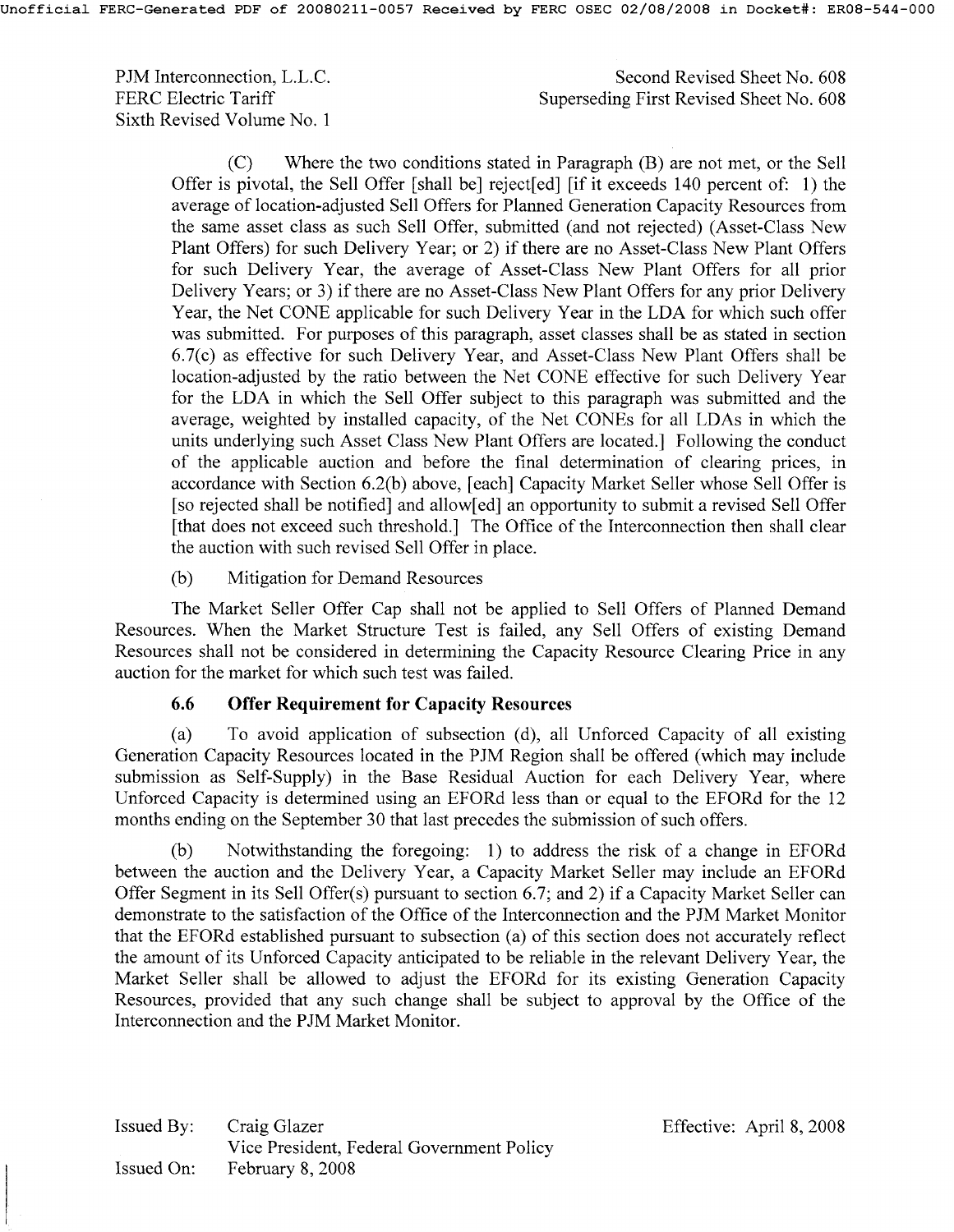PJM lnterconnection, L.L.C. FERC Electric Tariff Sixth Revised Volume No. 1

First Revised Sheet No. **631**  Superseding Original Sheet No, **631** 

#### f) FERC Approval

Any such agreement shall provide that it shall be filed with FERC as a rate schedule pursuant to section 205 of the Federal Power Act, and that the effectiveness of such agreement shall be conditioned on receipt of FERC acceptance or approval of such agreement.

#### **16.5 Must Offer into Base Residual Auction**

All Capacity Market Sellers submitting a Sell Offer that is selected in a Reliability Backstop Auction must offer all Unforced Capacity of the Generation Capacity Resource underlying such Sell Offer into the Base Residual Auctions conducted subsequent to the Reliability Backstop Auction for all Delivery Years in the Backstop Period. The Market Seller shall offer the Unforced Capacity of such resources into each such auction at zero price, and shall receive the Capacity Resource Clearing Price as determined in each such auction.

#### **16.6 Reliability Backstop Resource Deficiency Charges**

(a) Any Capacity Market Seller that submits a Sell Offer that was selected in a Reliability Backstop Auction and that is not able to deliver in a Delivery Year all megawatts of Unforced Capacity specified in the selected Sell Offer, shall not receive any payments that such Capacity Market Seller otherwise would have been eligible to receive for such Delivery Year pursuant to the Reliability Backstop Auction.

(b) Any Capacity Market Seller that submits a Sell Offer that was selected in a Reliability Backstop Auction and that fails to deliver all megawatts of Unforced Capacity specified in the selected Sell Offer at any time during the Backstop Period specified in such Sell Offer must refund all payments received by such Market Seller pursuant to section 16.4(b).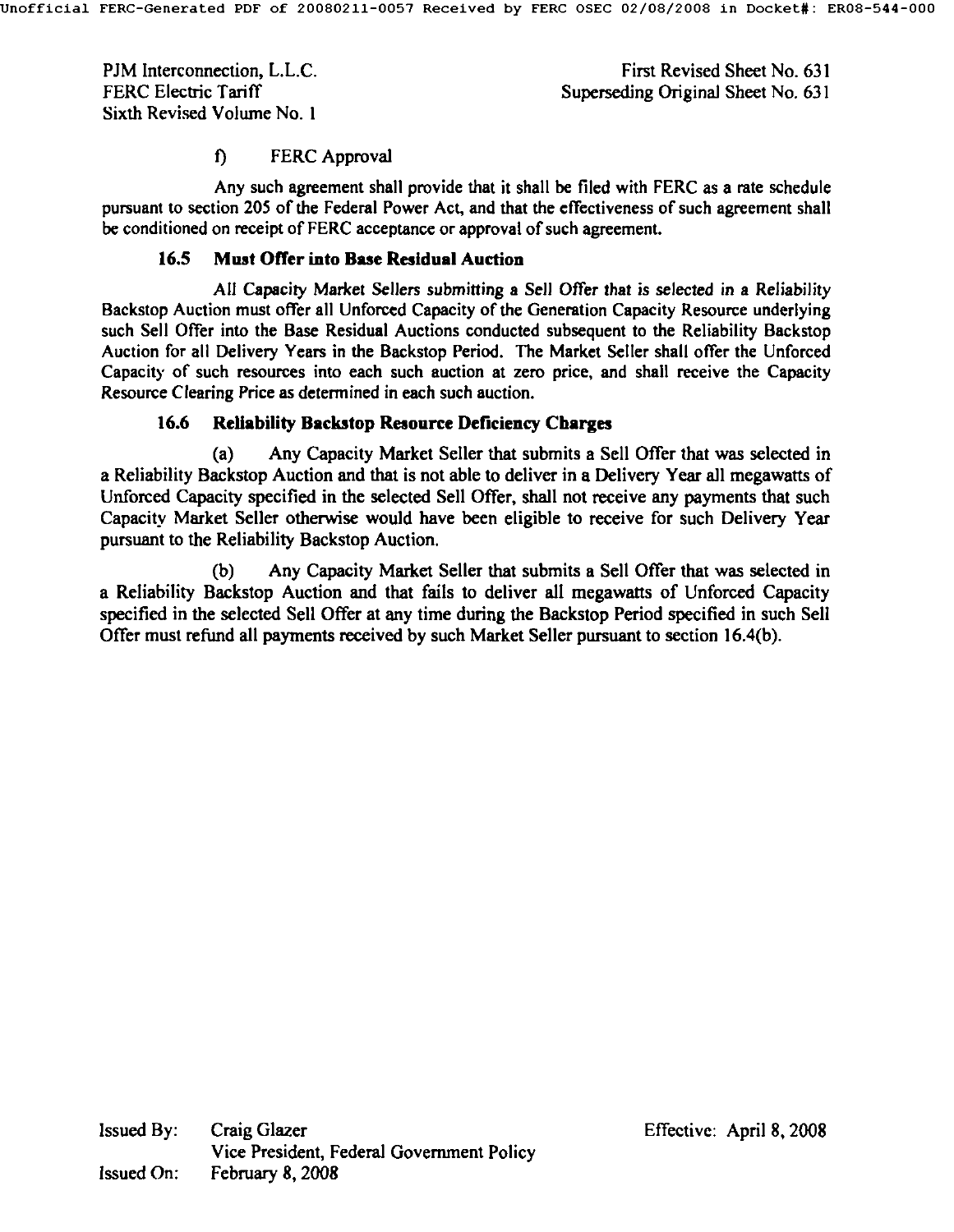# **PJM RAA REVISIONS**

Redline Version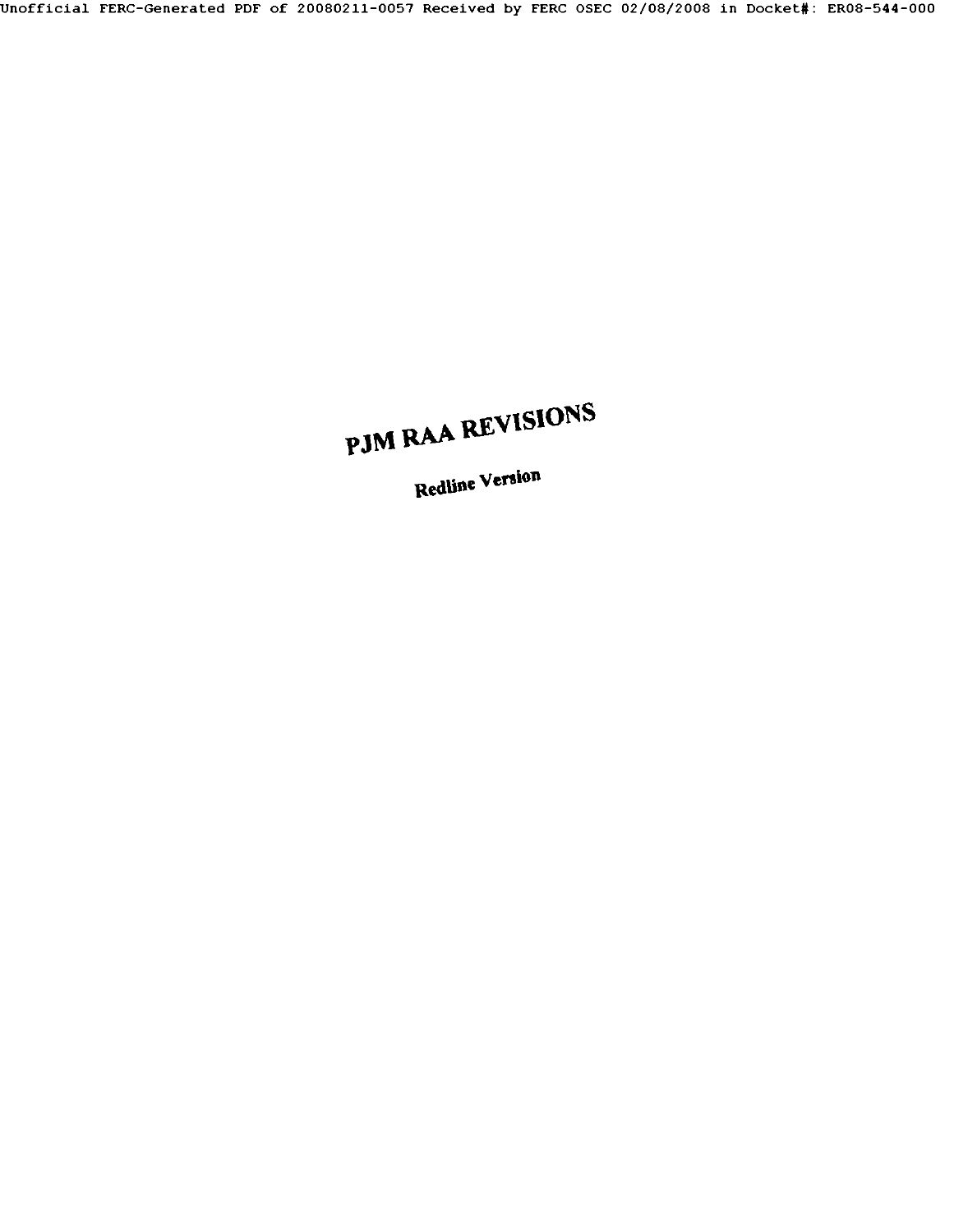PJM Interconnection, L.L.C. The connection of the connection of the connection of the connection of the connection of the connection of the connection of the connection of the connection of the connection of the connection Rate Schedule FERC No. 44 Superseding Original Sheet No. 9

1.69 Planned Demand Resource shall mean a Demand Resource that does not currently have the capability to provide a reduction in demand or to otherwise control load, but that is scheduled to be capable of providing such reduction or control on or before the start of the Delivery. Year for which such resource is to be committed, as determined in accordance with the requirements of Schedule 6.

1.70 Planned Generation Capacity Resource shall mean a Generation Capacity Resource participating in the generation interconnection process under part IV, subpart A of the PJM Tariff, for which Interconnection Service is scheduled to commence on or before the first day of the Delivery Year for which such resource is to be committed, for which a Faeilities System Impact Study Agreement has been executed prior to the Base Residual Auction for such Delivery Year, and for which an Interconnection Service Agreement has been executed prior to any Incremental Auction for such Delivery Year. Notwithstanding the foregoing, for purposes of any Delivery Year for which the Base Residual Auction is conducted in calendar year 2007 and 2008 as part of the Transition in implementing the Reliability Pricing Model, a Planned Generation Capacity Resource shall include a Generation Capacity Resource scheduled to be in service on or before the first day of such Delivery Year, for which a System Impact Study Agreement has been exceuted prior to the Base Residual Auction for such Delivery Year. A Generation Capacity Resource shall cease to be considered a Planned Generation Capacity Resource as of the date that Interconnection Service commences, in accordance with Part IV of the PJM Tariff, as to such resource.

1.71 Planning Period shall mean the 12 months beginning June 1 and extending through May 31 of the following year, or such other period approved by the Members Committee.

1.72 Public Power Entity shall mean any agency, authority, or instrumentality of a state or of a political subdivision of a state, or any corporation wholly owned by any one or more of the foregoing, that is engaged in the generation, transmission, and/or distribution of electric energy.

1.73 Qualifying Transmission Upgrades shall have the meaning specified in Attachment DD to the PJM Tariff.

1.74 Markets and Reliability Committee shall mean the committee established pursuant to the Operating Agreement as a Standing Committee of the Members Committee.

**1.75** Reliability Principles and Standards shall mean the principles and standards established by NERC or an Applicable Regional Reliability Council to define, among other things, an acceptable probability of loss of load due to inadequate generation or transmission capability, as amended from time to time.

1.76 Required Approvals shall mean all of the approvals required for this Agreement to be modified or to be terminated, in whole or in part, including the acceptance for filing by FERC and every other regulatory authority with jurisdiction over all or any part of this Agreement.

| <b>Issued By:</b> | Craig Glazer                              |
|-------------------|-------------------------------------------|
|                   | Vice President, Federal Government Policy |
| <b>Issued On:</b> | <b>February 8, 2008</b>                   |

Effective: April 8, 2008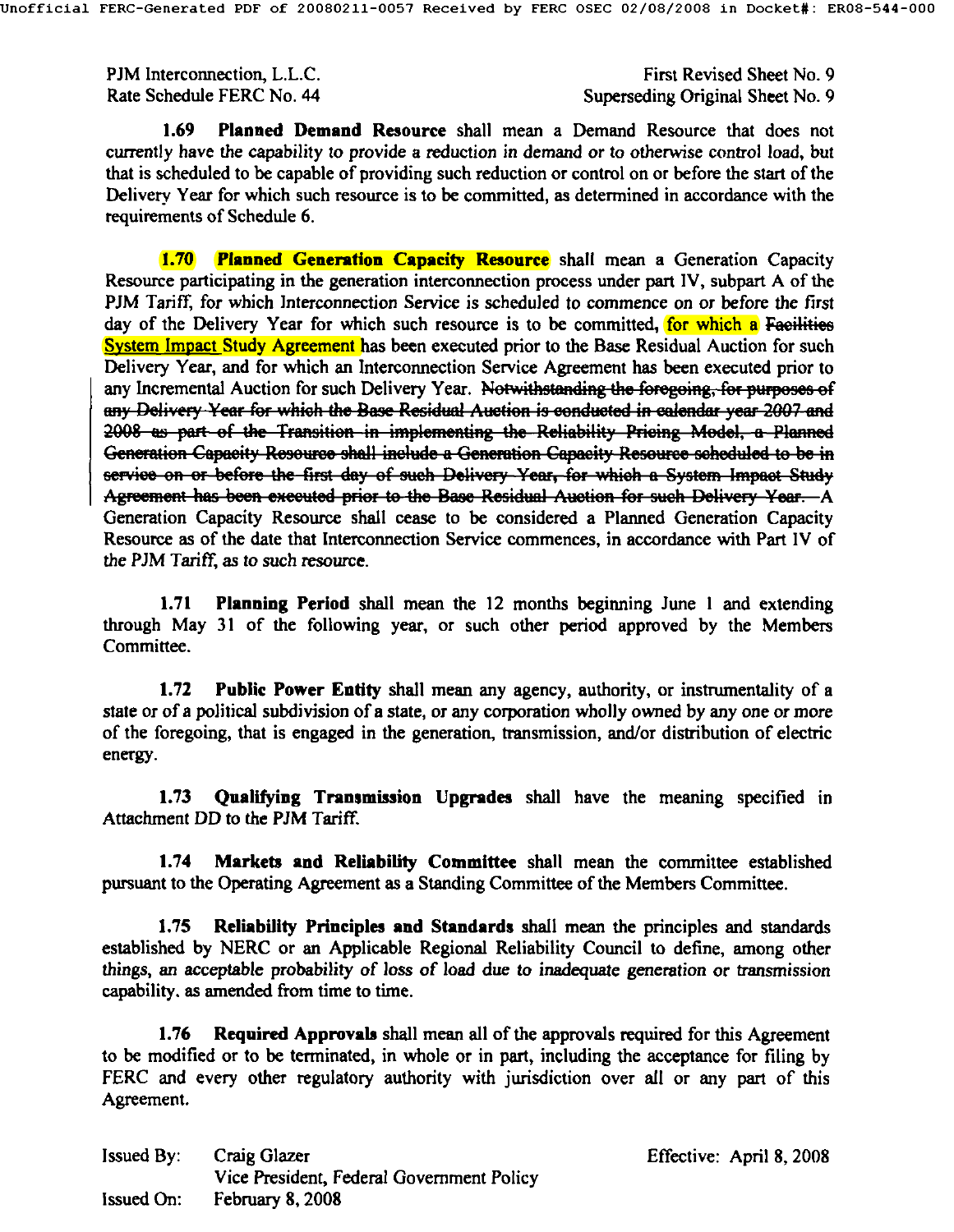## **PJM TARIFF REVISIONS**

Redline Version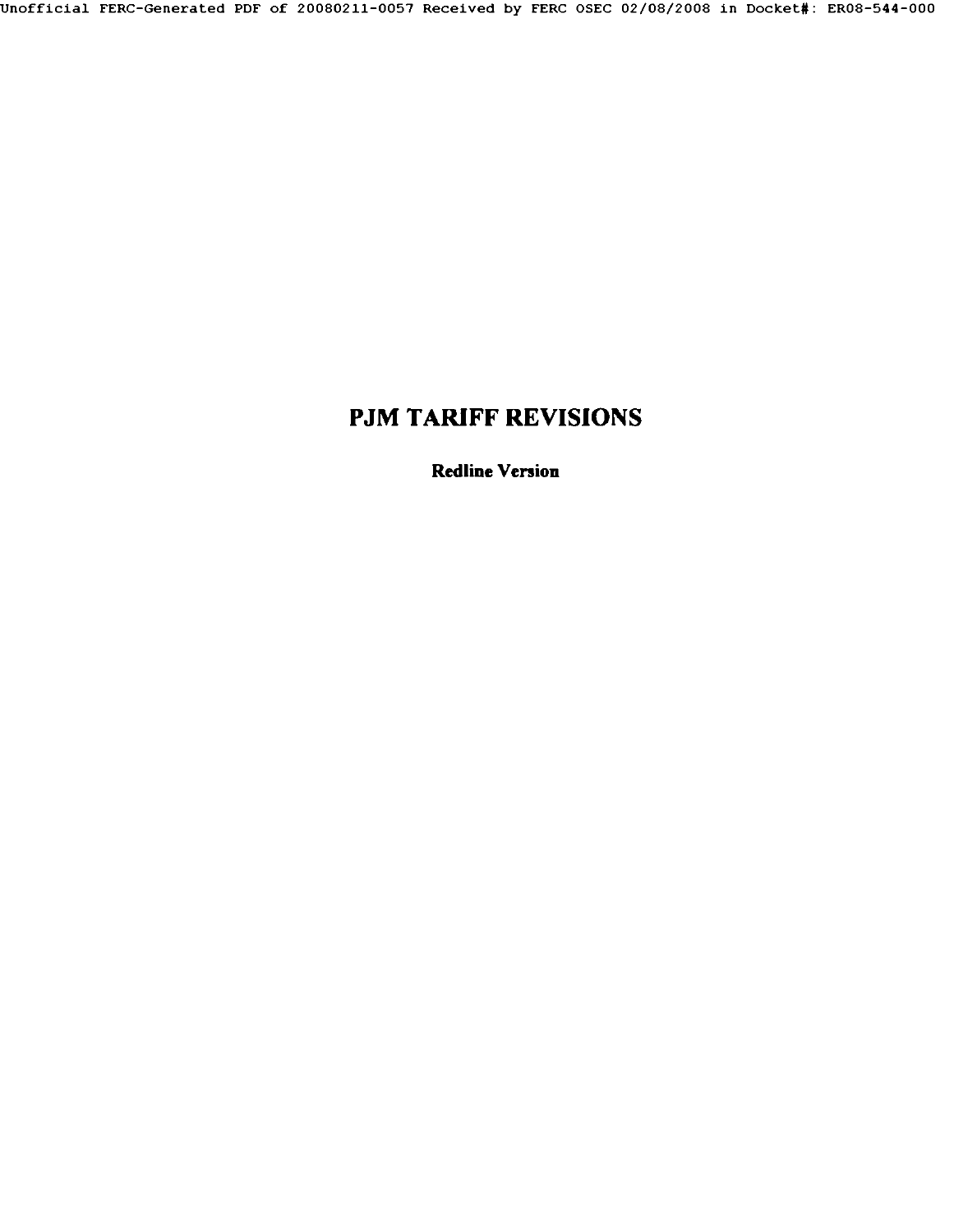| PJM Interconnection, L.L.C. |
|-----------------------------|
| FERC Electric Tariff        |
| Sixth Revised Volume No. 1  |

 $\overline{\phantom{a}}$  $\overline{\mathsf{I}}$ 

Second Revised Sheet No. 32A Superseding First Revised Sheet No. 32A

# **ATTACHMENT BB**

|                   | Form of Certified Inverter-Based Generating Facility No Larger Than 10 kW                        |                          |  |  |
|-------------------|--------------------------------------------------------------------------------------------------|--------------------------|--|--|
|                   |                                                                                                  |                          |  |  |
|                   | <b>ATTACHMENT CC</b>                                                                             |                          |  |  |
|                   |                                                                                                  |                          |  |  |
|                   | Form of Certificate of Completion<br>(Small Generating Inverter Facility No Larger Than 10 kW560 |                          |  |  |
|                   |                                                                                                  |                          |  |  |
|                   | <b>{RESERVED.}ATTACHMENT DD</b>                                                                  |                          |  |  |
|                   |                                                                                                  |                          |  |  |
|                   |                                                                                                  |                          |  |  |
|                   | <b>ATTACHMENT EE</b>                                                                             |                          |  |  |
|                   |                                                                                                  |                          |  |  |
|                   | <b>ATTACHMENT FF</b>                                                                             |                          |  |  |
|                   |                                                                                                  |                          |  |  |
|                   |                                                                                                  |                          |  |  |
|                   | <b>ATTACHMENT GG</b>                                                                             |                          |  |  |
|                   |                                                                                                  |                          |  |  |
|                   |                                                                                                  |                          |  |  |
| 1.0               |                                                                                                  |                          |  |  |
| 1.1               |                                                                                                  |                          |  |  |
|                   | Article 2 - Responsibility for Direct Assignment Facilities                                      |                          |  |  |
|                   |                                                                                                  |                          |  |  |
| 2.0               |                                                                                                  |                          |  |  |
| 2.1               |                                                                                                  |                          |  |  |
| 2.2               |                                                                                                  |                          |  |  |
| 2.3               |                                                                                                  |                          |  |  |
| 2.4               |                                                                                                  |                          |  |  |
|                   |                                                                                                  |                          |  |  |
| 3.0               |                                                                                                  |                          |  |  |
|                   |                                                                                                  |                          |  |  |
| 4.0               |                                                                                                  |                          |  |  |
|                   |                                                                                                  |                          |  |  |
| 5.0               |                                                                                                  |                          |  |  |
| 5.1               |                                                                                                  |                          |  |  |
| 5.2               |                                                                                                  |                          |  |  |
| 5.3               |                                                                                                  |                          |  |  |
|                   |                                                                                                  |                          |  |  |
| 6.0               |                                                                                                  |                          |  |  |
| 6.1               |                                                                                                  |                          |  |  |
| 6.2               |                                                                                                  |                          |  |  |
| 6.3               |                                                                                                  |                          |  |  |
| 6.4               |                                                                                                  |                          |  |  |
| <b>Issued By:</b> | Craig Glazer                                                                                     | Effective: April 8, 2008 |  |  |
|                   | Vice President, Federal Government Policy                                                        |                          |  |  |
| <b>Issued On:</b> | February 8, 2008                                                                                 |                          |  |  |
|                   |                                                                                                  |                          |  |  |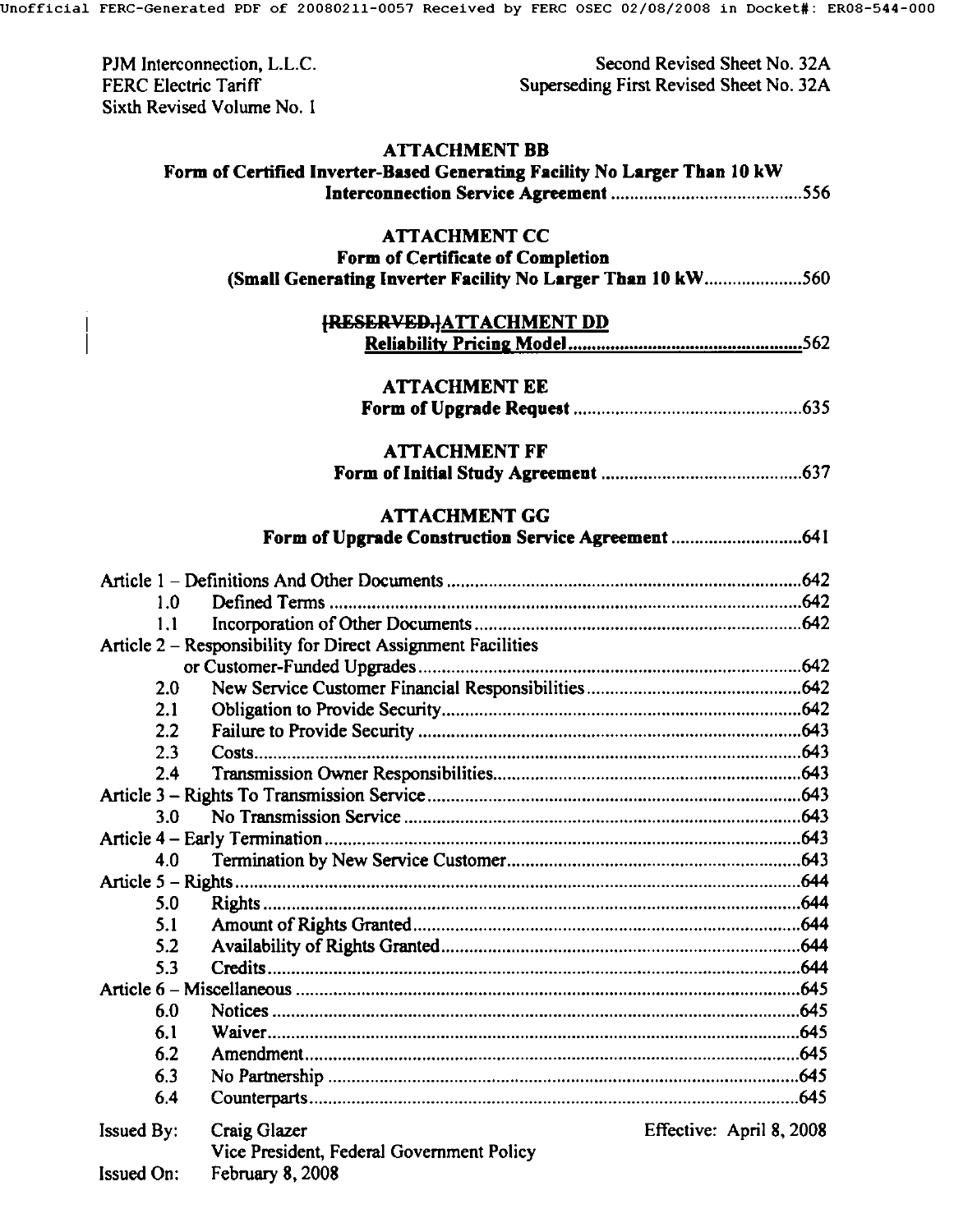PJM lnterconnection, L.L.C. FERC Electric Tariff Sixth Revised Volume No. 1

First Revised Sheet No. 577 Superseding Original Sheet No. 577

#### a) Base Residual Auction.

PJM shall conduct for each Delivery Year a Base Residual Auction to secure commitments of Capacity Resources as needed to satisfy the portion of the Final RTO Unforced Capacity Obligation not satisfied through Self-Supply of Capacity Resources for such Delivery Year. All Self-Supply Capacity Resources must be offered in the Base Residual Auction. As set forth in section 6.6, all other Capacity Resources, and certain other existing generation resources, must be offered in the Base Residual Auction. Except during the Transition Period, the Base Residual Auction shall be conducted in the month of May that is three years prior to the start of such Delivery Year. The cost of payments to Capacity Market Sellers for Capacity Resources that clear such auction shall be collected from Load Serving Entities through the Loeational Reliability Charge during such Delivery Year.

b) First Incremental Auction.

PJM shall conduct for each Delivery Year a First Incremental Auction to allow Capacity Market Sellers that committed Capacity Resources in the Base Residual Auction for such Delivery Year to submit Buy Bids for replacement Capacity Resources. The need to purchase replacement Capacity Resources may arise from resource retirement. resource cancellation or construction delay, resource derating, EFORd increase, a decrease in the Nominated Demand Resource Value of a Planned Demand Resource, delay or cancellation of a Qualifying Transmission Upgrade, or similar occurrences. The cost of payments to Capacity Market Sellers for Capacity Resources that clear such auction shall be collected from Capacity Market Buyers that purchase replacement Capacity Resources in such auction. Except during the Transition Period, the First Incremental Auction shall be conducted in the month of June that is twenty-three months prior to the start of the Delivery Year.

c) Second Incremental Auction.

PJM shall conduct for any Delivery Year a Second Incremental Auction if necessary to secure additional commitments of Capacity Resources to satisfy an increase in the Unforced Capacity Obligation of the PJM Region due to a load forecast increase. Such anetion shall be conducted only if the Final RTO Unforced Capacity Obligation PJM Regional Reliability Requirement less the Forecast ILR Obligation, as calculated in accordance with the PJM Manuals immediately prior to the conduct of the Second Incremental Auction, is 100 megawatts or greater than the quantity of megawatts cleared in the Base Residual Auction for such Delivery Year. If held, the Second Incremental Auction shall be conducted in the month of April that is thirteen months prior to the start of such Delivery Year. The cost of payments to Market Sellers for Capacity Resources cleared in such auction shall be collected from Load Serving Entities through an adjustment to the Locational Reliability Charge for such Delivery Year.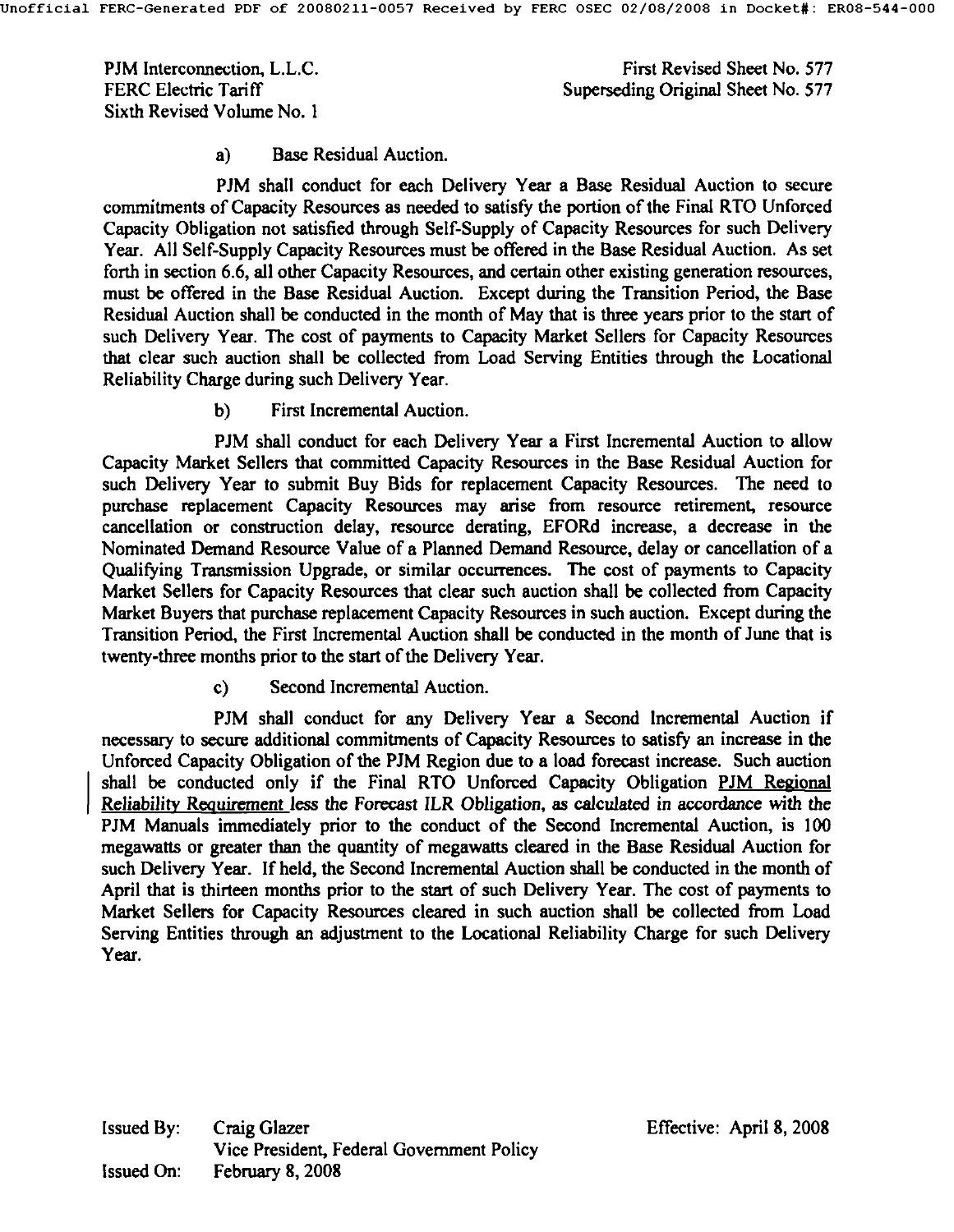PJM lnterconnection, L.L.C. FERC Electric Tariff Sixth Revised Volume No. I

Second Revised Sheet No. 608 Superseding First Revised Sheet No. 608

(C) Where the two conditions stated in Paragraph (B) are not met, or the Sell Offer is pivotal, the Sell Offer [shall be] reject[ed] [if it exceeds 140 percent of: 1) the average of location-adjusted Sell Offers for Planned Generation Capacity Resources from the same asset class as such Sell Offer, submitted (and not rejected) (Asset-Class New Plant Offers) for such Delivery Year; or 2) if there are no Asset-Class New Plant Offers for such Delivery Year, the average of Asset-Class New Plant Offers for all prior Delivery Years; or 3) if there are no Asset-Class New Plant Offers for any prior Delivery Year, the Net CONE applicable for such Delivery Year in the LDA for which such offer was submitted. For purposes of this paragraph, asset classes shall be as stated in section 6.7(c) as effective for such Delivery Year, and Asset-Class New Plant Offers shall be location-adjusted by the ratio between the Net CONE effective for such Delivery Year for the LDA in which the Sell Offer subject to this paragraph was submitted and the average, weighted by installed capacity, of the Net CONEs for all LDAs in which the units underlying such Asset Class New Plant Offers are located.] Following the conduct of the applicable auction and before the final determination of clearing prices, in accordance with Section 6.2(b) above, [each] Capacity Market Seller whose Sell Offer is [so rejected shall be notified] and allow[ed] an opportunity to submit a revised Sell Offer [that does not exceed such threshold.] The Office of the Interconnection then shall clear the auction with such revised Sell Offer in place.

(b) Mitigation for Demand Resources

The Market Seller Offer Cap shall not be applied to Sell Offers of Planned Demand Resources. When the Market Structure Test is failed, any Sell Offers of existing Demand Resources shall not be considered in determining the Capacity Resource Clearing Price in any auction for the market for which such test was failed.

#### **6.6 Offer Requirement for Capacity Resources**

(a) To avoid application of subsection (d), all Unforced Capacity of all existing Generation Capacity Resources located in the PJM Region shall be offered (which may include submission as Self-Supply) in the Base Residual Auction for each Delivery Year, where Unforced Capacity is determined using an EFORd less than or equal to the EFORd for the 12 months ending on the September 30 that last precedes the submission of such offers.

(b) Notwithstanding the foregoing; $\therefore$  1) to address the risk of a change in EFORd between the auction and the Delivery Year, a Capacity Market Seller may include an EFORd Offer Segment in its Sell Offer(s) pursuant to section 6.7; and 2) if a Capacity Market Seller can demonstrate to the satisfaction of the Office of the Interconnection and the PJM Market Monitor that the EFORd established pursuant to subsection (a) of this section does not accurately reflect the amount of its Unforced Capacity anticipated to be reliable in the relevant Delivery Year, the Market Seller shall be allowed to adjust the EFORd for its existing Generation Capacity Resources, provided that any such change shall be subject to approval by the Office of the Interconnection and the PJM Market Monitor.